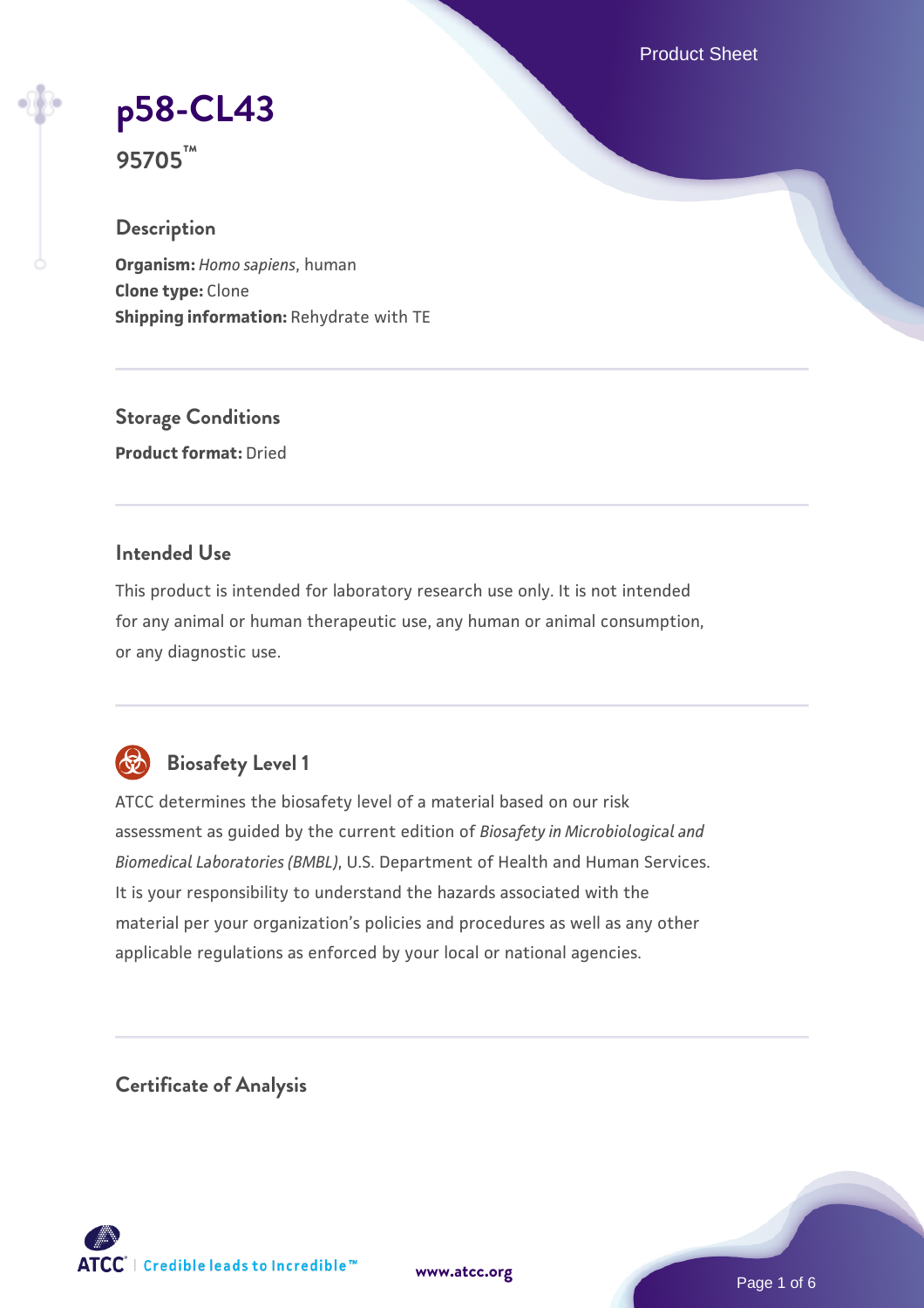

For batch-specific test results, refer to the applicable certificate of analysis that can be found at www.atcc.org.

# **Insert Information**

**Insert size (kb):** 1.587 **Type of DNA:** cDNA **Insert source:** Resting CD3- cells **Insert tissue:** Resting CD3- cells **Insert information:** DESCRIPTION OF INSERT COMPONENT: ORF's seq. position: GDB probe: GDB:698358 () Insert 5' end: Modification: SalI linker Insert 3' end: Modification: NotI linker Cross references: DNA Seq. Acc.: U24075 Nucleotides 1-1572 of the insert correspond to nucleotides 1-1572 of U24075. **Genome:** Homo sapiens **Chromosome:** 19 19 q13.4; 19, 374.860000 cR **Gene name:** killer cell inhibitory receptor **Gene product:** killer cell inhibitory receptor [KIR] **Gene symbol:** KIR; NKB1 **Contains complete coding sequence:** Yes

#### **Vector Information**

**Construct size (kb):** 1.587000012397766 **Intact vector size:** 4.109 **Vector name:** pSPORT1 **Type of vector:** plasmid **Host range:** *Escherichia coli* **Vector end:** SalI; NotI **Cloning sites:** AatII; SphI; mLuI; SunI; SnaBI; HindIII; BamHI; XbaI; XmaIII; NotI; Spel; Sstl; Sall; Accl; Smal; EcoRI; Kpn2I; RsrII; PinAI; KpnI; Sse8387I; PstI



**[www.atcc.org](http://www.atcc.org)**

Page 2 of 6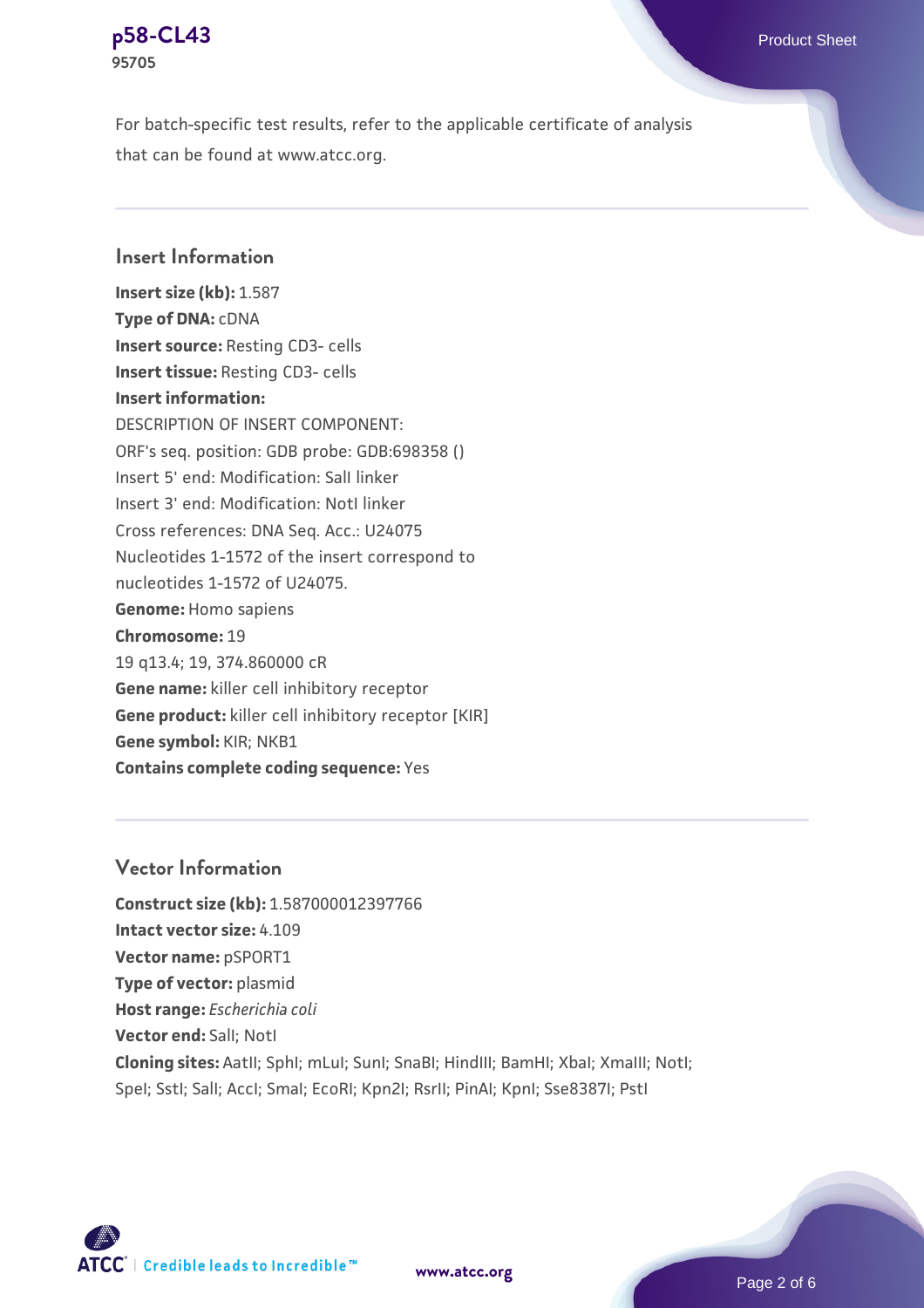**Insert detection:**  $lacZ'$ , <-, 1-341 **Markers:** ampR **MCS:** AatII...PstI, ->, 191-285 Polylinker sites: AatII; SphI; mLuI; SunI; SnaBI; HindIII; BamHI; XbaI; XmaIII; NotI; SpeI; SstI; SalI; AccI; SmaI; EcoRI; Kpn2I; RsrII; PinAI; KpnI; Sse8387I; PstI **Promoters:** SP6; T7 **Replicon:** pMB1, 1903-1903 **Repressor gene:** lacI, <-, 464-1546

#### **Notes**

Restriction digests of the clone give the following sizes (kb): NotI/SalI--4.4, 1.6; BglI--3.9, 1.3, 0.8; EcoRV--4.5, 1.5; PstI--5.0, 0.4, 0.35, 0.1; PvuII--3.7, 1.4, 0.6. - ATCC staff

Encodes a variant recognized by monoclonal antibody GL183 but not EB6. - Immunity 2: 439-449, 1995

The insert contains the following restriction sites (approximate kb from the 5' end): BglI--1.07; EcoRV--1.00; PstI--0.06, 0.46, 0.53, 0.86; PvuII--1.15; SacI--0.47; StuI--1.07; XhoI--0.65. - Immunity 2: 439-449, 1995

#### **Material Citation**

If use of this material results in a scientific publication, please cite the material in the following manner: p58-CL43 (ATCC 95705)

#### **References**



**[www.atcc.org](http://www.atcc.org)**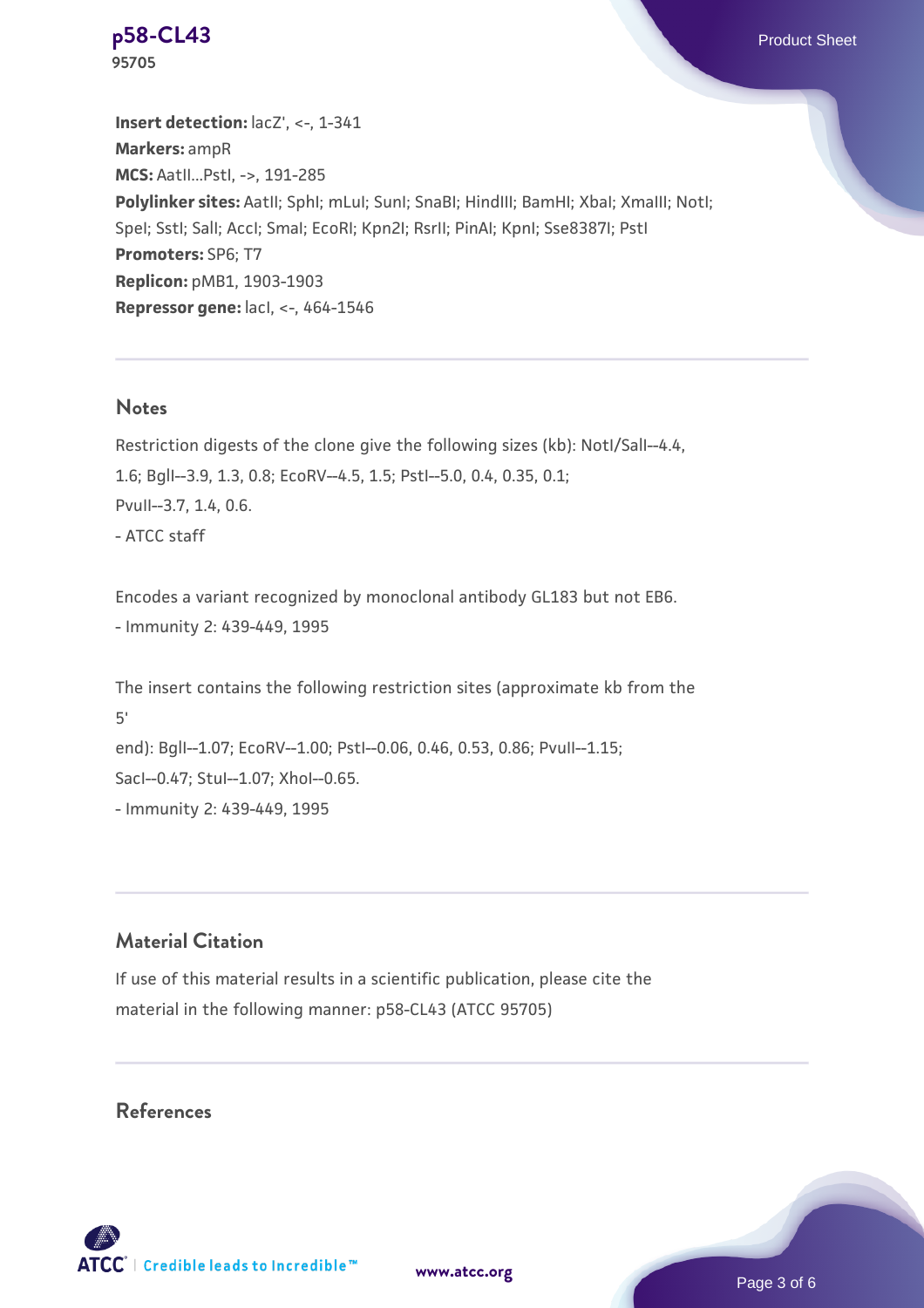References and other information relating to this material are available at www.atcc.org.

#### **Warranty**

The product is provided 'AS IS' and the viability of ATCC® products is warranted for 30 days from the date of shipment, provided that the customer has stored and handled the product according to the information included on the product information sheet, website, and Certificate of Analysis. For living cultures, ATCC lists the media formulation and reagents that have been found to be effective for the product. While other unspecified media and reagents may also produce satisfactory results, a change in the ATCC and/or depositor-recommended protocols may affect the recovery, growth, and/or function of the product. If an alternative medium formulation or reagent is used, the ATCC warranty for viability is no longer valid. Except as expressly set forth herein, no other warranties of any kind are provided, express or implied, including, but not limited to, any implied warranties of merchantability, fitness for a particular purpose, manufacture according to cGMP standards, typicality, safety, accuracy, and/or noninfringement.

#### **Disclaimers**

This product is intended for laboratory research use only. It is not intended for any animal or human therapeutic use, any human or animal consumption, or any diagnostic use. Any proposed commercial use is prohibited without a license from ATCC.

While ATCC uses reasonable efforts to include accurate and up-to-date information on this product sheet, ATCC makes no warranties or representations as to its accuracy. Citations from scientific literature and patents are provided for informational purposes only. ATCC does not warrant

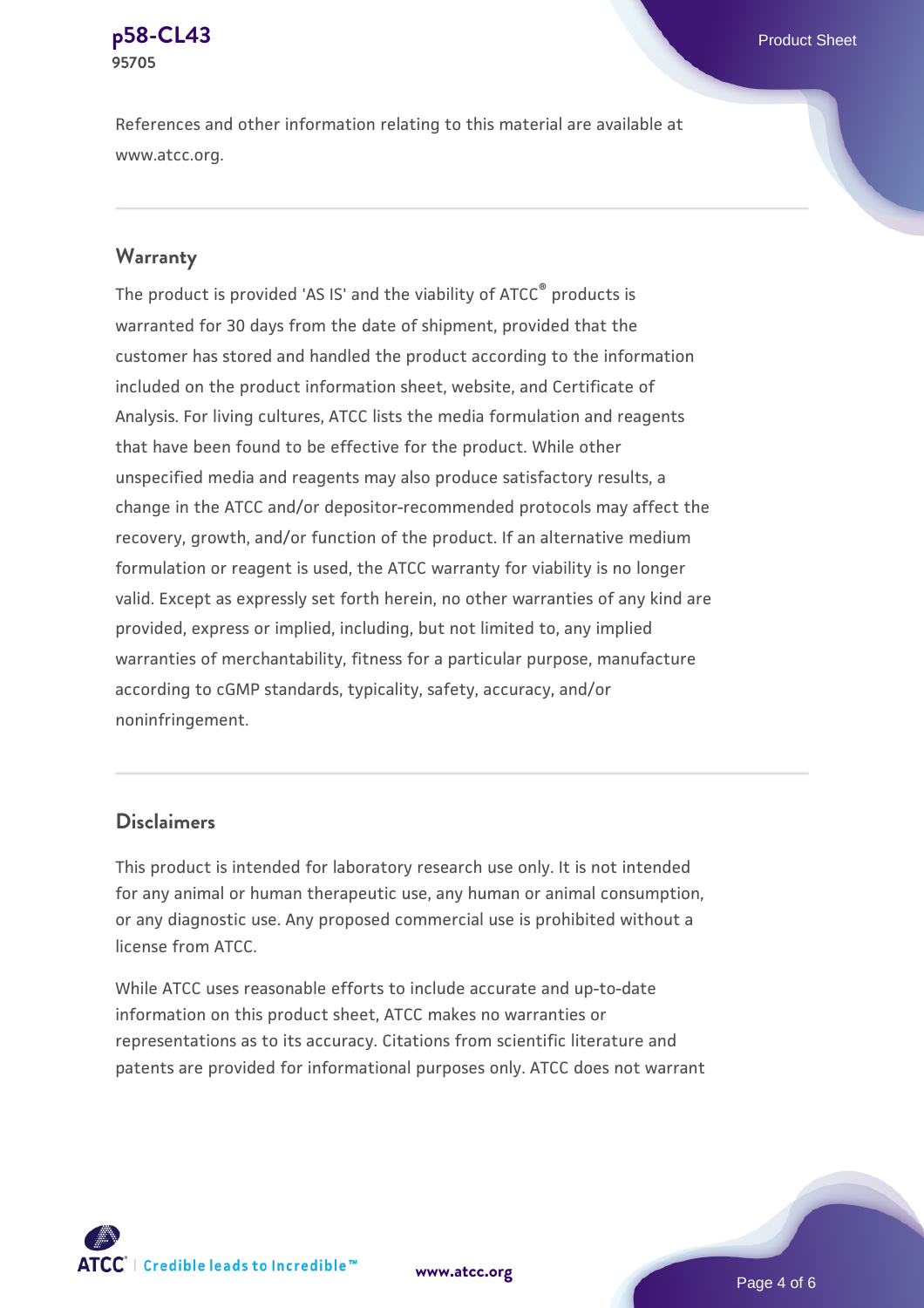

that such information has been confirmed to be accurate or complete and the customer bears the sole responsibility of confirming the accuracy and completeness of any such information.

This product is sent on the condition that the customer is responsible for and assumes all risk and responsibility in connection with the receipt, handling, storage, disposal, and use of the ATCC product including without limitation taking all appropriate safety and handling precautions to minimize health or environmental risk. As a condition of receiving the material, the customer agrees that any activity undertaken with the ATCC product and any progeny or modifications will be conducted in compliance with all applicable laws, regulations, and guidelines. This product is provided 'AS IS' with no representations or warranties whatsoever except as expressly set forth herein and in no event shall ATCC, its parents, subsidiaries, directors, officers, agents, employees, assigns, successors, and affiliates be liable for indirect, special, incidental, or consequential damages of any kind in connection with or arising out of the customer's use of the product. While reasonable effort is made to ensure authenticity and reliability of materials on deposit, ATCC is not liable for damages arising from the misidentification or misrepresentation of such materials.

Please see the material transfer agreement (MTA) for further details regarding the use of this product. The MTA is available at www.atcc.org.

# **Copyright and Trademark Information**

© ATCC 2021. All rights reserved. ATCC is a registered trademark of the American Type Culture Collection.

# **Revision**

This information on this document was last updated on 2021-05-19

# **Contact Information**